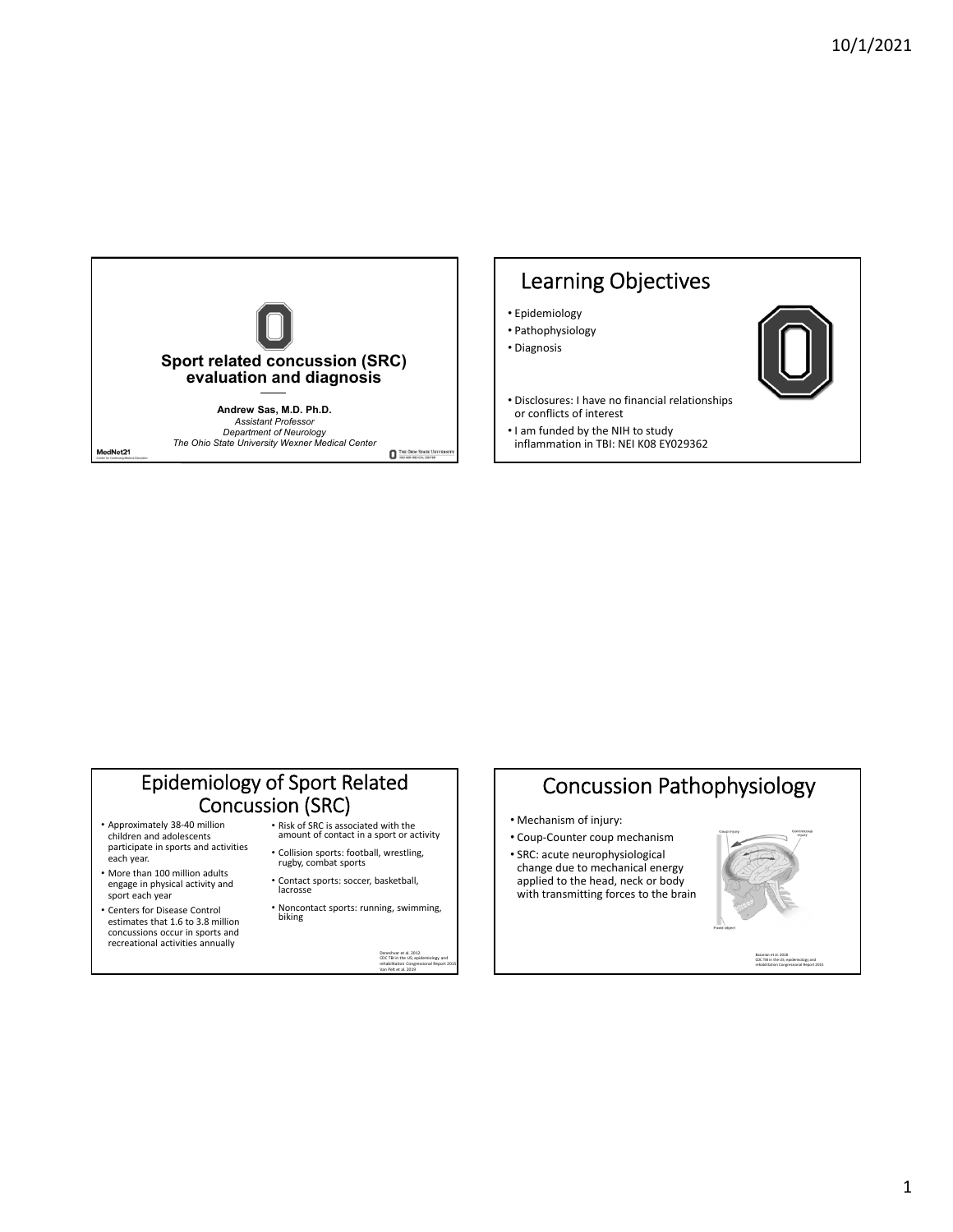## Concussion Pathophysiology

- Biomechanical force transitions to cause a metabolic injury
- Metabolic cascade that starts with electrolyte abnormalities (K+ and  $Ca<sub>2+</sub>$ ).
- Depletion of glucose in an attempt to re‐establish cell homeostasis.
- The rapid use of glucose leads to a prolonged hypo‐metabolic state.



Giza and Kutcher. 2014

## SRC leads to a network injury

- 100 billion+ neurons in the central nervous system (CNS)
- Each region must communicate efficiently and synchronously
- Metabolic disequilibrium leads to dys‐synchronous neuronal communication



#### Concussion Symptoms **Somatic: Sleep:** Sleep:<br>Trouble falling asleep<br>Sleeping more<br>Sleeping less Dizziness Sleeping more Balance problems Sleeping less Visual disturbances Photo/Phonophobia **Affective:** Emotional Lability **Cognitive:** Anxiety Confusion/Disorientation/Fatigue Irritability Amnesia Sadness Foggy thinking<br>Delayed verbal response **Uncommon:**<br>Slurred speech Seizure<br>LOC Posturing Post Co

Standardized symptom checklist can rate the severity of these symptoms



#### 2

CDC.gov/headsup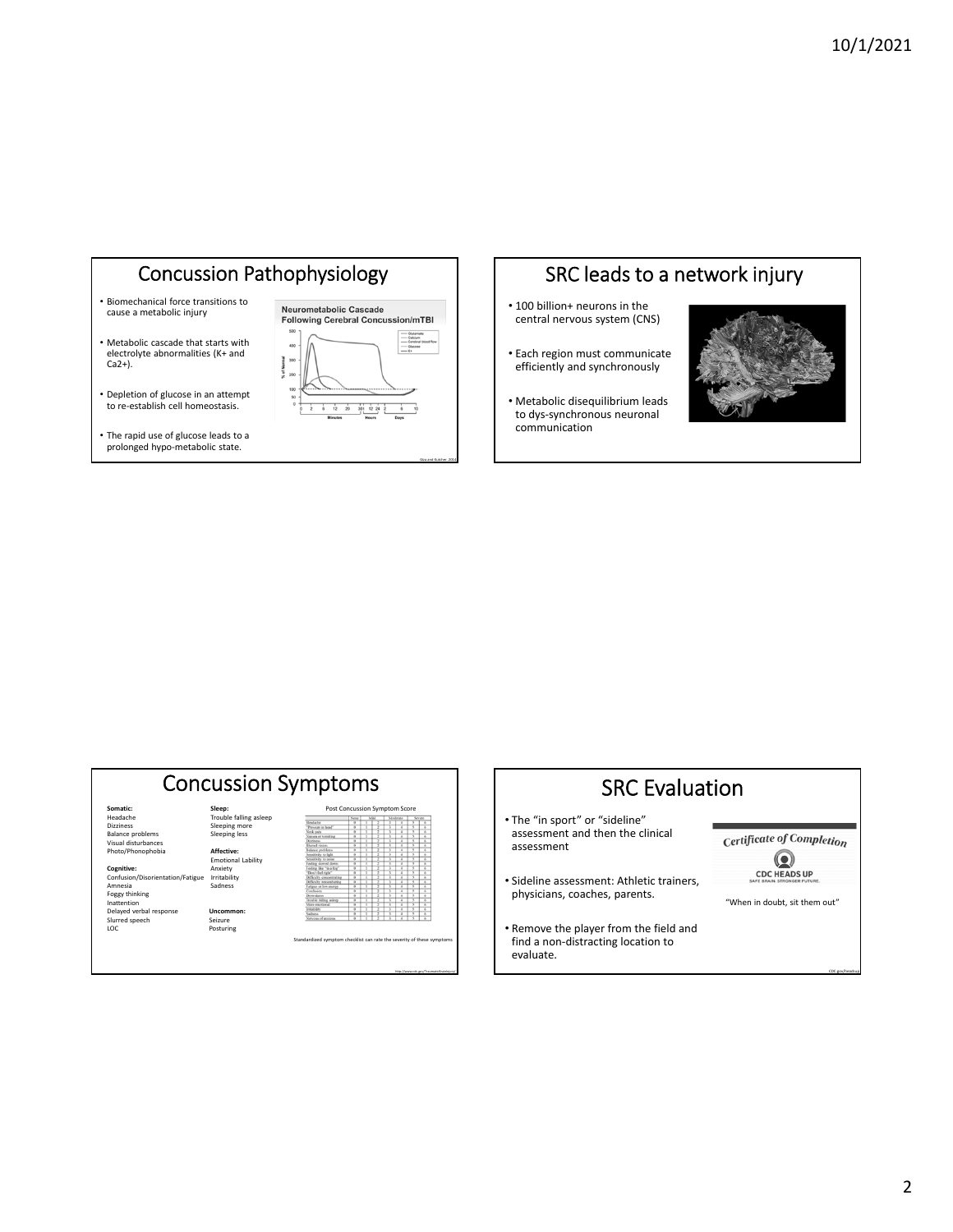# Sideline Assessment for SRC

- First step is to consider and evaluate for more severe injuries
- Focal neurologic deficit
- Prolonged LOC
- Potential concurrent spinal cord
- injury
- GCS < 15
- Worsening exam

• Consider more severe diagnoses: Does the patient need emergent medical attention

| • Evaluate for concussion: |
|----------------------------|
| • Use a standardized       |

assessment tool



## Concussion Diagnosis:

- There is no biomarker test
- There are no characteristic imaging finding on conventional imaging
- **Concussion is a clinical diagnosis**

## Clinic Concussion Evaluation

• History of event

• Consistent with TBI

- Symptoms checklist • Past medical history
- Confounding factors:
	- Migraine ADHD
	-
	- Anxiety or depression • Learning disability
- Social history
- Stressors, substance abuse
- Physical exam
- Mental Status • level of consciousness • orientation • concentration • memory
	- Cranial Nerves • eyes: pupils, EOMs, smooth pursuit, saccades, nystagmus, convergence
	- Motor and motor control Strength coordination
	- Balance and coordination complex balance maneuvers Vestibular system

• MSK/Neck

Matusak et al. 2016

#### History and symptoms • Is there a history consistent with a concussive event? • How long ago was the injury • Symptoms and progression

- Symptom checklist:
- Standardized tools with a symptom checklist
	- Sport concussion assessment tool (SCAT5) • Acute concussion evaluation (ACE)
	- Post concussion symptom scale

|                                 | None                     |   | Mild |   | Moderate |   | Severe                   |
|---------------------------------|--------------------------|---|------|---|----------|---|--------------------------|
| Inadache                        | $\alpha$                 | ï |      | 3 | ä        | 3 | $\epsilon$               |
| Pressure in head"               | ö                        |   | ž    | ī | z        | 3 | z                        |
| Veck pain                       | a                        | I | ī    | ١ | 7        | 3 | 7                        |
| <b>Sausea</b> or vomiting       | $\overline{\phantom{a}}$ | Ī | ī    | ī | 7        | 3 | z                        |
| <b>Dizziness</b>                | ō                        | Ï | ī    | ١ | z        | 3 | 7                        |
| Blurred vision                  | ö                        | ī | ž    | ī | z        | ٦ | z                        |
| <b>Jalance</b> problems         | $\circ$                  | ï | 3    | 3 | 7        | 3 | $\epsilon$               |
| sensitivity to light            | ō                        | ī | ž    | ī | 7        | 3 | x                        |
| sensitivity to noise            | $\alpha$                 | ï | 3    | ī | ×        | 3 | 7                        |
| eeling slowed down              | $\overline{\phantom{a}}$ | ī | ž    | ī | 7        | 3 | $\overline{\phantom{a}}$ |
| 'eeling like "in a fog"         | n                        |   | ī    | t | z        | 3 | 7                        |
| 'Don't feel right"              | $\overline{\circ}$       | ī |      | ï | z        | ζ | 7                        |
| <b>Difficulty</b> concentrating | ö                        |   | ī    | ĭ | ă        | 3 | 6                        |
| <b>Difficulty</b> remembering   | ō                        |   |      | ī | z        | 3 | x                        |
| atigue or low energy            | ö                        |   | ī    | t | ä        | 3 | 6                        |
| <b>Confusion</b>                | $\overline{0}$           | ī | Ï    | ī | 7        | 3 | z                        |
| <b>Jeowyiness</b>               | n                        | I | 3    | 3 | 7        | 3 | 6                        |
| rouble falling asleep           | $\overline{0}$           | ī | 3    | ī | z        | 3 | 76                       |
| More emotional                  | $\Omega$                 | ī | 3    | 3 | 7        | 3 | 6                        |
| rritability                     | $\overline{0}$           | ī | ž    | ٦ | z        | 3 | 76                       |
| <b>iadness</b>                  | $\overline{\circ}$       | I | Ξ    | ī | 7        | 3 | z                        |
| <b>Corvous</b> of anxious       | ö                        | ī | 3    | ĭ | ï        | ٦ | 7                        |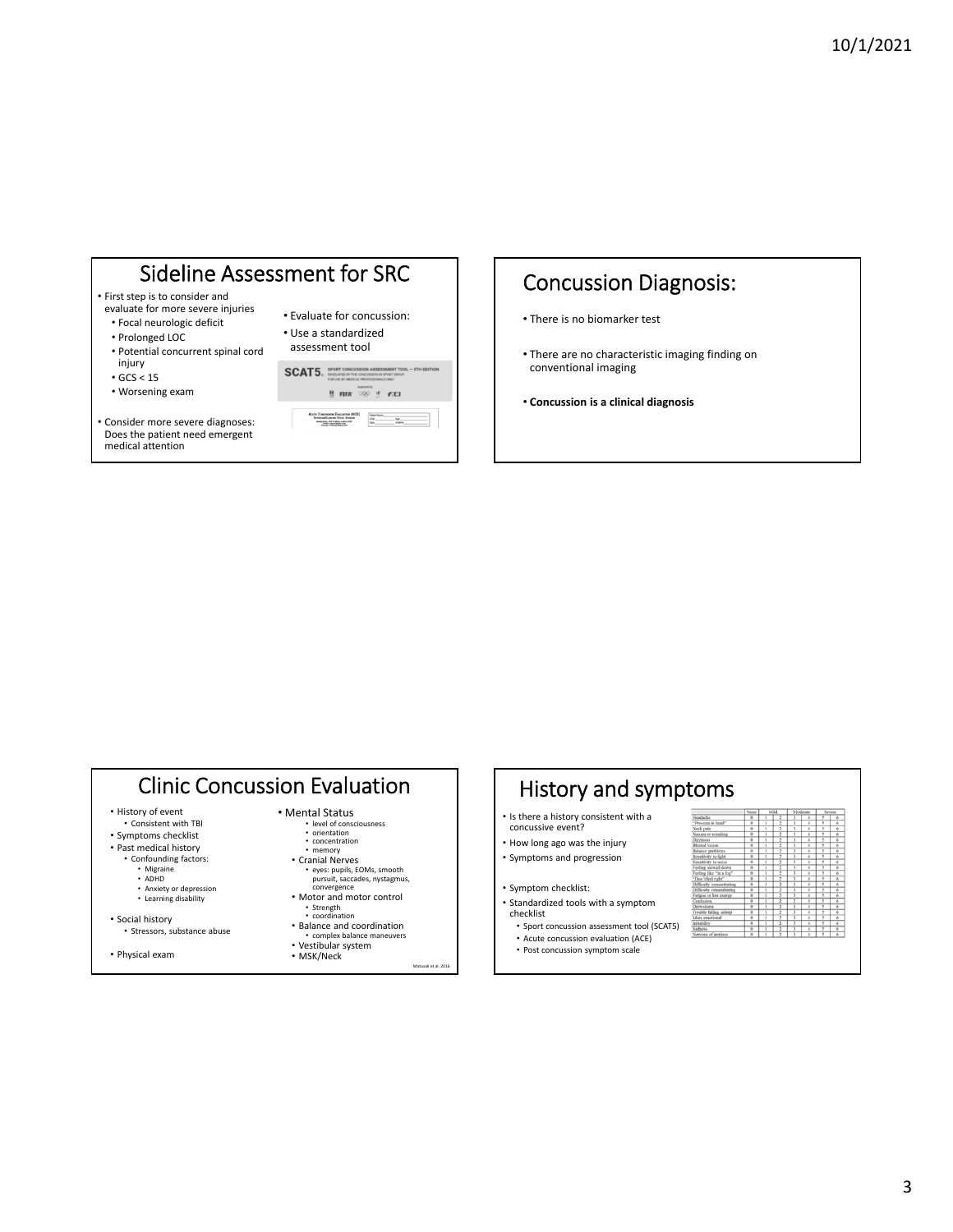## Past Medical History

• Past Concussions: how many, how long was the recovery, problems with the recovery.

• Migraines: increased risk of prolonged recovery, hard to differentiate headaches from concussion symptoms

• ADD/ADHD and Mood disorders: increased risk of prolonged recovery

• Learning disabilities: hard to return to classroom

• Strabismus or vision problems: increased risk of prolonged symptoms

Scopaz and Hatzenbuehler; 2013 Swanson et al. 2017

## Social History

• The social history gives you an opportunity to gain insight into your athlete.

- Sports played
- Level of competition
- Athlete perspective of when they want to get back on the field
- Big game • Try outs for next sport
- 

#### • Substance abuse:

- Alcohol
- Drugs
- Cigarettes
- Stressors
	- Tests/papers
	- Significant others
	- family

## Concussion Neurologic Exam

• Mental Status

- level of consciousness • orientation
- 
- concentration • memory
- Cranial Nerves

• eyes: pupils, EOMs, smooth pursuit, saccades, nystagmus, convergence

- Motor and motor control • Strength
- coordination
- Balance and coordination
- complex balance maneuvers

#### • Vestibular system

• Vestibular ocular reflex (VOR) • Visual Motion Sensitivity (VOMS)

#### • Neck exam:

- Range of motion (ROM)
- Paraspinal muscles tone, pain
- Spinous process
- Subocciptal notch

| <b>Classification</b> | Definition                                                                                                                                                                                                                                                           | Management   |  |
|-----------------------|----------------------------------------------------------------------------------------------------------------------------------------------------------------------------------------------------------------------------------------------------------------------|--------------|--|
| Definite              | Concussion is the ONLY explanation for the clinical<br>presentation.                                                                                                                                                                                                 | As concussed |  |
| Probable              | Concussion is the most likely cause of the clinical<br>presentation. While other possible explanations exist, they<br>are deemed less likely. The traumatic insult was clearly<br>defined by witnesses or identifiable on video.                                     | As concussed |  |
| Possible              | Other possible explanations are identified, such as migraine<br>headache, dehydration, or viral illness. The presumed<br>traumatic insult was not witnessed or difficult to describe.<br>Concussion may not be the most likely cause of the clinical<br>presentation | Situational* |  |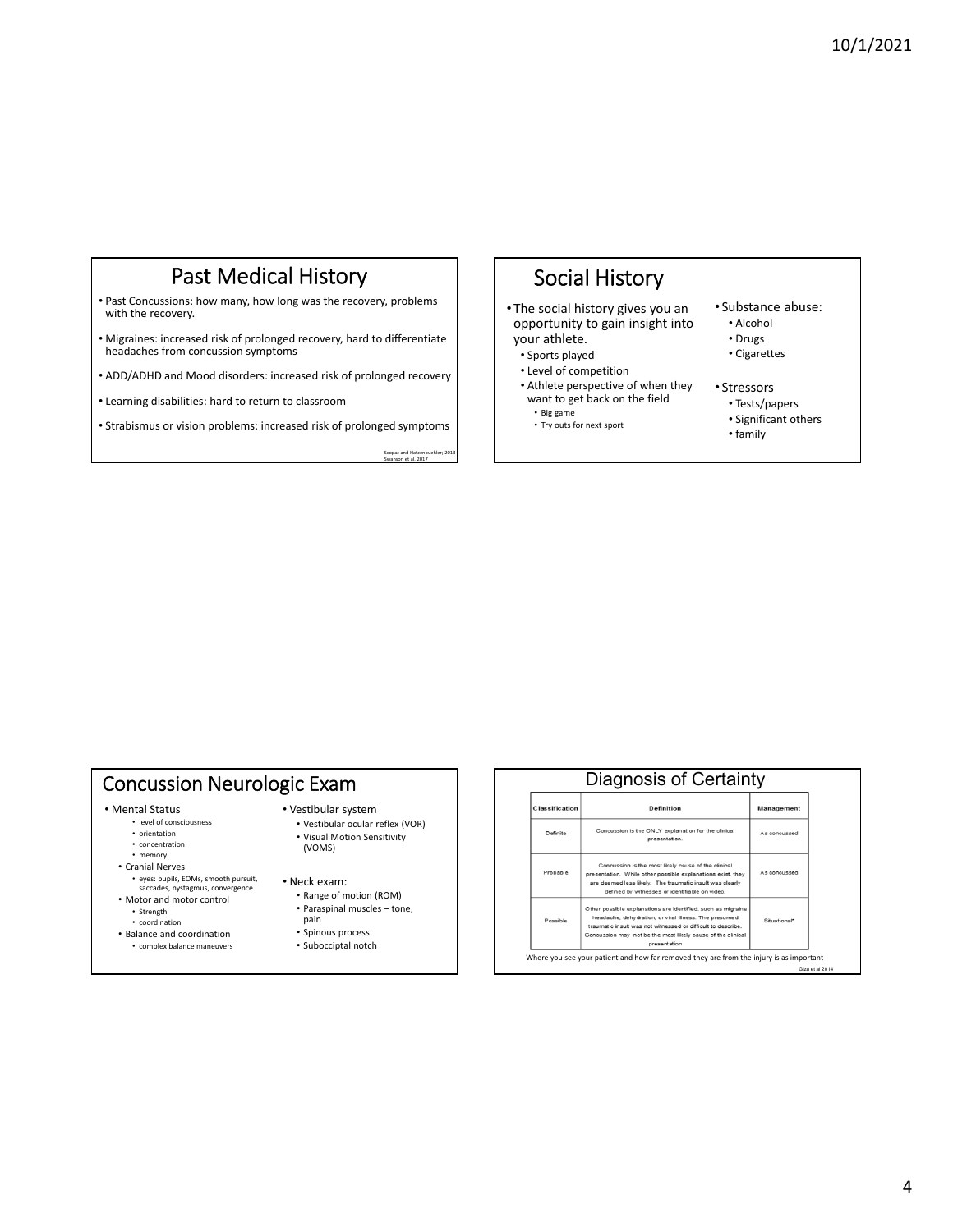#### Plan

• Concussion recovery is influenced by: • Gender, concussion history, medical co‐morbidies, and age

•Individualized recovery plans and expectations is important

Giza CC and Kutcher JS. Sports Concussion Diagnosis and Management Continuum.2014 Dec;20(6 **Sports** Neurology):1552‐69..

# The future of mTBI diagnosis

There are many gaps in the diagnosis management and treatment of mTBI:

- •How do I know the patient was injured • conventional imaging is
	- normal
- •Biomarkers of injury and recovery
	- Blood • Imaging
- •A way to correlate
- therapies with recovery and patient subjectiveness
- symptom score

# Biomarkers:

• What makes a good biomarker: present when the condition occurs, correlates with symptoms or severity of disease, and disappears when the condition is gone.

Concussion biomarkers are difficult • heterogeneity in mechanisms of injury

- 
- age • sex
- time post injury
- Marker is unique to mTBI
- Blood tests :CNS injury markers:
- Neurofilament light chain (NF‐L) • Glial Fibrillary Associated Protein (GFAP)
	- S100 calcium binding protein B (S100b)
	- ubiquitin C‐terminal hydrolase‐L1 (UCH‐  $L1$
	- microtubule associated protein 2 (MAP‐2)
- β-amyloid peptide 42 ( $AB_{42}$ ) • Neuron Specific Enolase (NSE)

• Cheek swabs • microRNAs

> Atif and Hicks 2019 Bazarian et al. 2018 Asken et al. 2018



- worsening symptoms that are not improving
- 



McCrory et al. 2013 Torres et al. 2019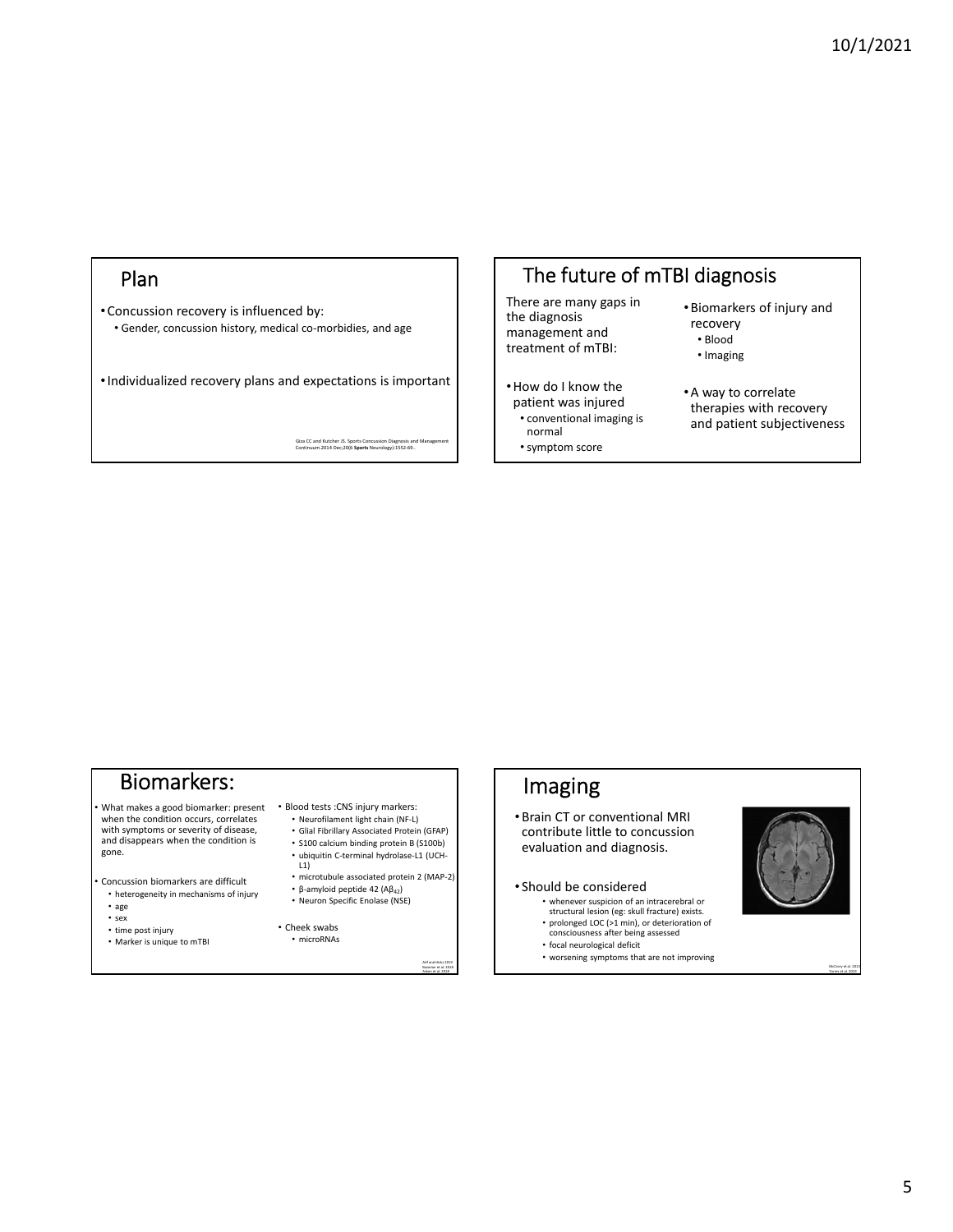# **Conclusions**

0)

 $\boxed{0}$ 

- Sport related concussion is common and likely goes under reported in the community
- All athletes should have access to a qualified individual (ATC, coach, physician, trained parent) that can remove athletes from play if they suspect a concussion
- A concussion is a clinical diagnosis after more severe injuries have been excluded.
- Assessment and diagnosis of a concussion requires a trained physician with a detailed history and examination of the patient
- In the future, blood testing or imaging may be capable of diagnosing sport related concussion.

## Acknowledgements



- •Department of Neurology
- •Ohio State Sports Medicine Program





*The Ohio State University Neurological Institute, Department of Neurology*

*The Ohio State University Wexner Medical Center* MedNet21 THE OHIO STATE UNIV.

## **Disclosures**

- I have ongoing research grants/projects with Lundbeck (eptinezumab – CGRP monoclonal antibody) and Lilly (galcanezumab – CGRP monoclonal antibody)
- We receive fellowship funding from Allergan and Amgen
- There are off-label treatments discussed in this talk.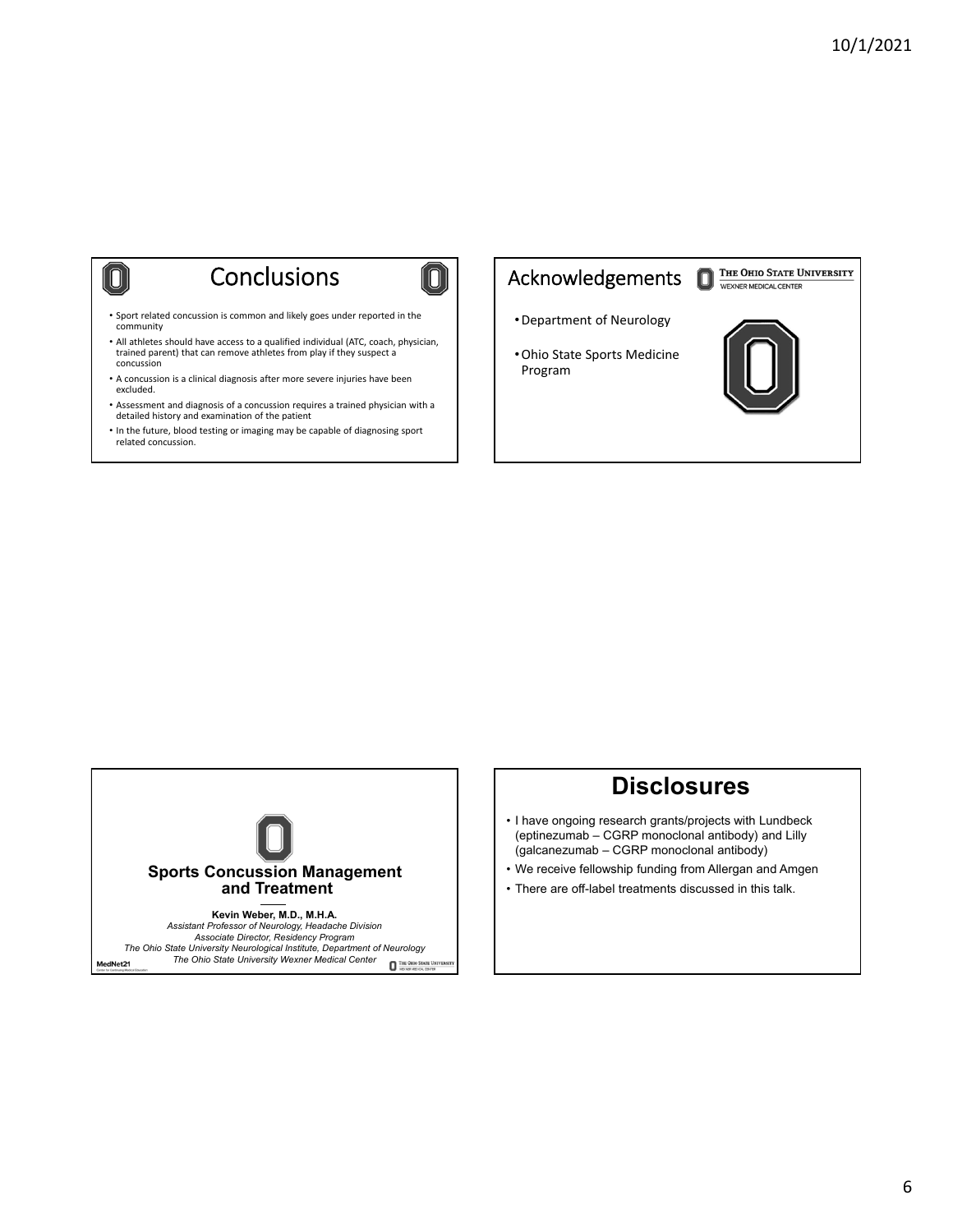# **Objectives**

- What are symptoms after a concussion? How are they managed?
- What is post-traumatic headache?
- How can you tell the difference between post-traumatic headache and migraine or other primary headache syndrome?

### **After removing the athlete…**

- The player should NOT return to play that day
- The player should not be left alone after injury. The player should be serially checked for several hours after the injury to evaluate for deterioration.
- If no health care provider immediately available, player needs urgent referral

## **Common symptoms after concussion**

- Headaches, fogginess, emotional lability
- Amnesia, focal deficits
- Unsteady gait
- Irritability or other behavior changes
- Cognitive changes (concentration deficit, slowed reaction times)
- Sleep/wake disturbance (trouble sleeping, drowsiness)
- Ocular symptoms (convergence insufficiency, trouble with saccades, abnormalities of the vestibulo-ocular reflex)

Rest and treatment/rehabilitation following sport-<br>related concussion: a systematic review Tenated Correlassion: a systematic review<br>Kathyn J Schneide," John J Leddy," Kevin M Guskiewicz," Tad Sellert,"<br>Michael McCrea," Noah D Silverberg," Nina Feddemann-Demont," Grant L Iverson,"<br>Alix Hawlen "! Michael Mainfied

- 24-48 hours of cognitive and physical rest
- After that, a gradual return to activities/exercise is recommended and encouraged.
- No evidence that keeping an athlete in a dark room and out of school and all exercise until symptoms completely resolve is beneficial. In fact, the opposite is true.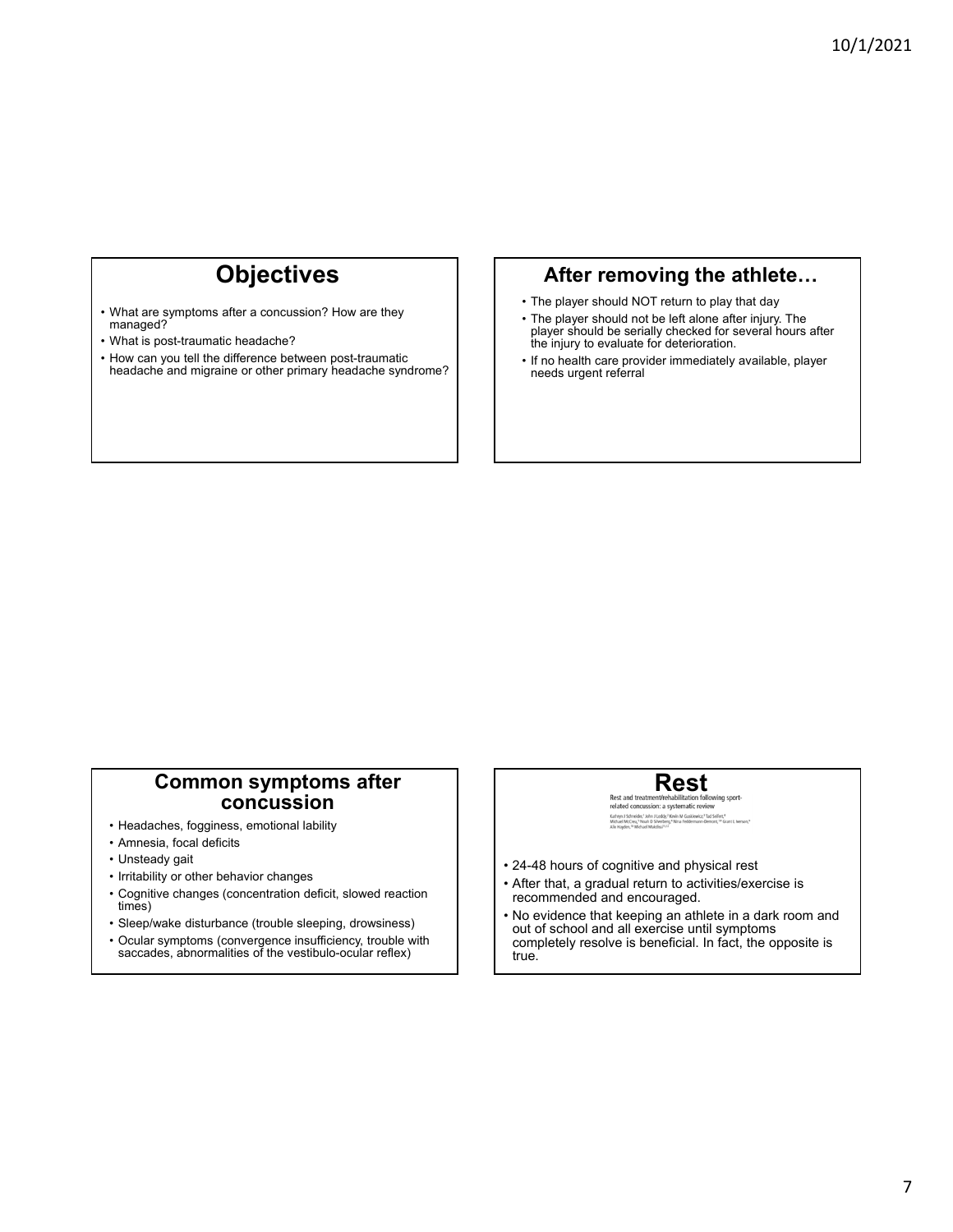Screens

**ONLINE FIRST** 

September 7, 2021 **Effect of Screen Time on Recovery From Concussion** A Randomized Clinical Trial w, MD<sup>1,2</sup>; Te s Curran, MD, MPH<sup>1</sup>; C vev Tolliday, MD<sup>2</sup>; et al mber 7, 2021. doi:10.1001)

• Supports no screens 48 hours after injury.

Original Investigation

# **Early Exercise**

**JAM Political Scientification**<br>
Early Subthreshold Aerobic Exercise<br>
for Sport-Related Concussion<br>
A Randomized Clinical Trial .<br>John J. Leddy, MÖ: Mohammad N. Haider, MÖ: Michael J. Elis, MÖ: Robekoh Marrix, MÖ: Scott R. Darling, MÖ:<br>Michael S. Fraitas, MÖ: Haid N. Suffisiens, MÖ: Jeffilatior, PhD: Daan M. Cordingley, MSc; Barry Willer, PhD

- There is evidence that early exercise improves outcomes in concussion.
- We use a Buffalo Concussion Treadmill Test to determine threshold for exercise rehabilitation

# **Buffalo Concussion Treadmill Test (BCTT)**



- The heart rate at which concussion symptoms increase is considered the patient's heart rate threshold. Aerobic exercise is prescribed at 80% of the patient's heart rate threshold.
- The test can be used periodically to increase exercise prescription, and also later to clear the patient for return to play.

Saurat Leddy, John J. MD, FACSM FACPI; Wiley, Barry PhD2 Use of Graded Esscise Testing in Concussion and Return-to-Activity Management, Cument Sports Medicine Reports: November(December 2013 - Volume 12 - Issue 6 -<br>e 376-3

#### **Return to School**

• Most important!

| Graduated return-to-school strategy<br>Table 2 |                                                                 |                                                                                                                                                                                         |                                                                   |  |  |
|------------------------------------------------|-----------------------------------------------------------------|-----------------------------------------------------------------------------------------------------------------------------------------------------------------------------------------|-------------------------------------------------------------------|--|--|
| Stage                                          | Alm                                                             | <b>Activity</b>                                                                                                                                                                         | Goal of each step                                                 |  |  |
|                                                | Daily activities at home that do not give the child<br>symptoms | Typical activities of the child during the day as long as they<br>do not increase symptoms (eq. reading, texting, screen time).<br>Start with 5-15 min at a time and gradually build up | Gradual return to typical activities                              |  |  |
|                                                | School activities                                               | Homework, reading or other cognitive activities outside of<br>the classroom                                                                                                             | Increase tolerance to cognitive work                              |  |  |
| $\overline{3}$                                 | Return to school part-time                                      | Gradual introduction of schoolwork. May need to start with<br>a partial school day or with increased breaks during the day                                                              | Increase academic activities                                      |  |  |
| 4                                              | Return to school full time                                      | Gradually progress school activities until a full day can be<br>tolerated                                                                                                               | Return to full academic activities and catch up on<br>missed work |  |  |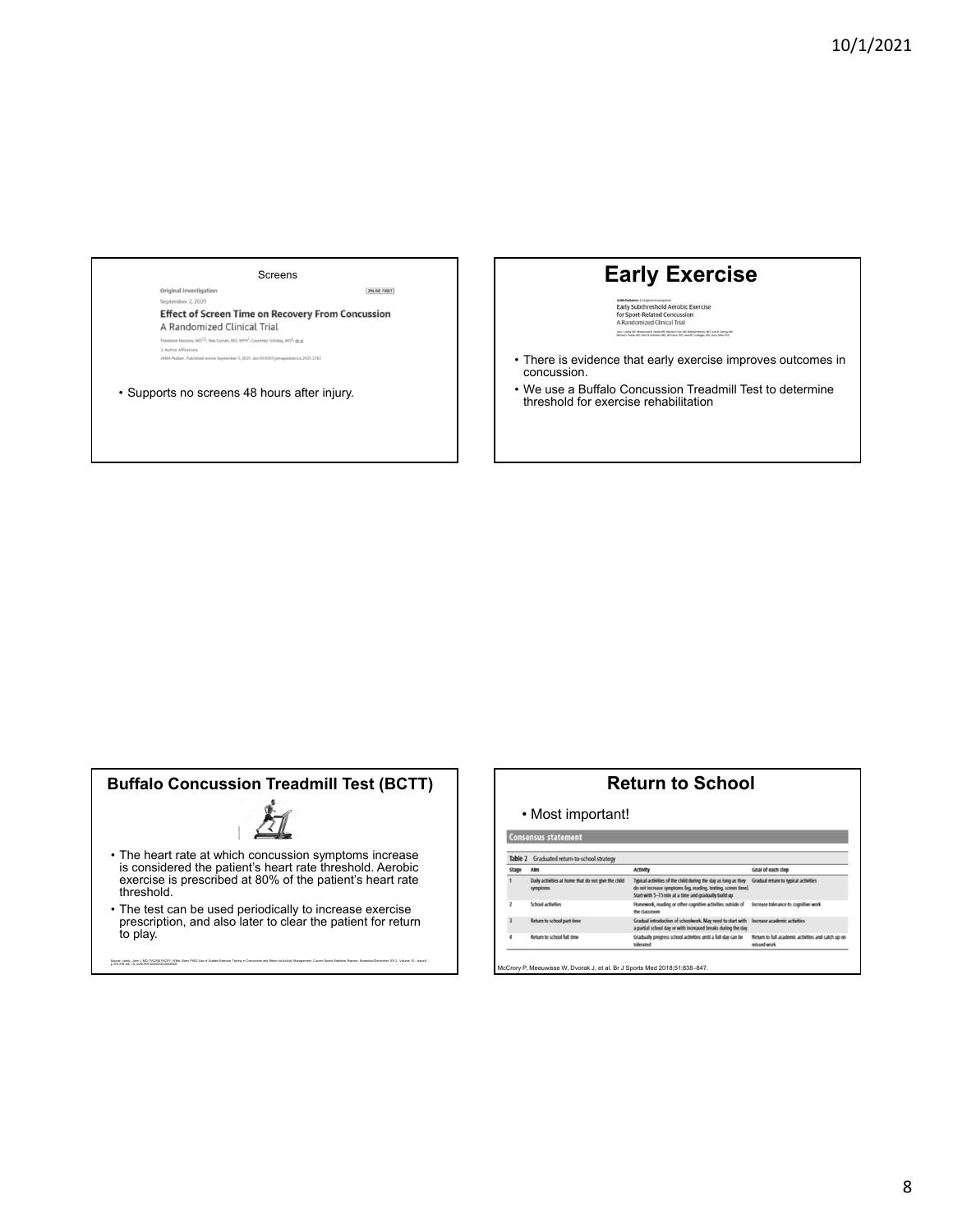## **Concussion and Migraine**

- Personal or family history of migraine observed in 80+% of symptomatic mild TBI
- Why is there so much comorbidity?
	- ‒ Thought that hyperexcitability of the brain in migraineurs can lead to increased risk of sustaining concussion
	- ‒ We know a pre-existing headache disorder like migraine is associated with an increased risk of worsened and prolonged symptoms after a concussion.
	- ‒ Peripheral activation of the trigeminocervical complex?

#### - Source: Kuczynaki A et al (2013). "Characteristics of post-traumatic headaches in children following mild traumatic brain injury and their response to treatment: a prospective cohort." Dev Med Child<br>- Neurol;55(7): 636-4

#### • Source: Gordon et al (2006). "Is migraine a risk factor for the development of concussion?" Br J Sports Med; 40(2): 184–185.<br>• Source: Plovesan EJ, Kowacs PA, Oshinsky ML. (2003). "Convergence of cenvical and trigeminal

#### **Acute Post-traumatic headache**

- Most common symptom after minor head injury
- 94% of athletes with sports-related concussion have headache



• Source: Marar M et al. (2012). "Epidemiology of concussions among United States high school athletes in 20 sports*." Am J Sports Med*; 40: 747–755.

#### **Acute Post-traumatic headache**

- 
- A. Any headache fulfilling criteria C and D B. Traumatic injury to the head has occurred
- C. Headache is reported to have developed within 7 days of one of the following: 1. the injury to the head
	- 2. regaining consciousness following injury to the head

3. Discontinuation of medication (s) that impair the ability to sense or report headache following the injury to the head

- 
- D. Either of the following: 1. headache has resolved within 3 months after the injury to the head 2. headache has not yet resolved but 3 months have not yet passed since the injury to the head
- Persistent post-traumatic headache = the above criteria but greater than 3 months. • Similar criteria for "whiplash" headaches

se: ichd-3.org

## **Taking a Headache History**

- Family history of migraine?
- Personal history of migraine?
- Detailed previous concussion history. Did they have headaches afterwards? How long? Were they like these?
- Location, length, character (Dull? Throbbing?), radiation, severity, time to build up, time of day when pain is worst or when headache starts, onset
- Associated symptoms: dizzy, nausea, vomiting, aura, photophobia, phonophobia, neck pain
- What is the patient taking for the pain?
- Triggers?
- Missing school/work due to headaches?
- Worsening with activity?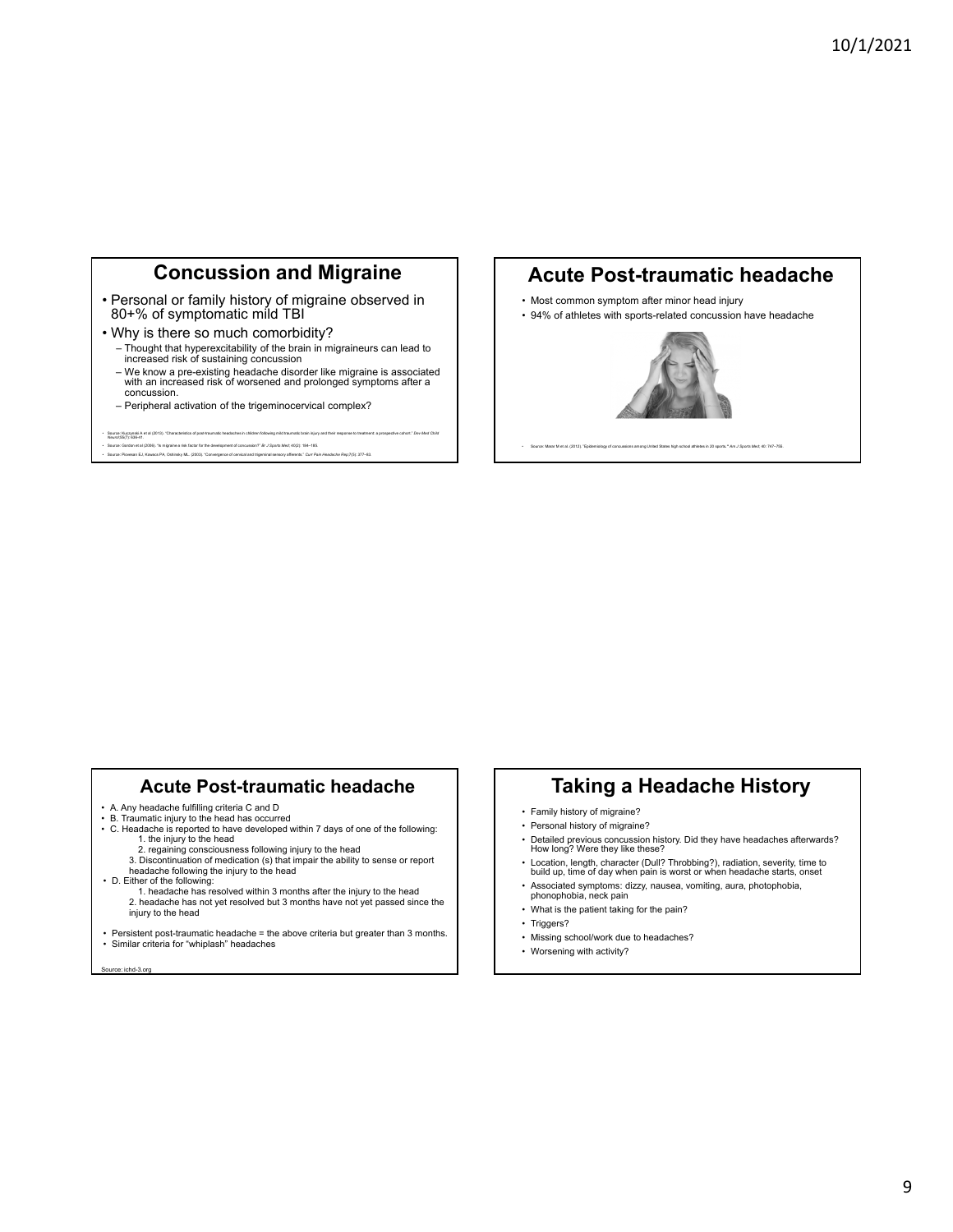## **How to treat?**

• No randomized controlled clinical trials in PTH treatment

- Standard of care is treating the headache like the primary headache type it most resembles (usually migraine)
- Early treatment: NSAIDs, oral steroids
- For prolonged headache: amitriptyline, gabapentin, Valproic acid, propranolol, or topiramate. All off-label.

| <b>CGRP?</b> |
|--------------|
|--------------|

rnal of Headache<br>and Pain

The Jou

Ashina et al. The Journal of Headache and Pain (2020) 21:62<br>https://doi.org/10.1186/s10194-020-01136-z

**RESEARCH ARTICLE** Access Efficacy, tolerability, and safety of  $\bigcirc$ Einclacy, toretabliny, and safety<br>persiment for persentive treatment of<br>persistent post-traumatic headache<br>attributed to mild traumatic brain injury: an<br>open-label study genbrodt<sup>1</sup>, Eigil Lindekilde Larsen<sup>1</sup>,<br>uner<sup>1</sup>, Thomas Mørch-Jessen<sup>1</sup>,<br>u<sup>1</sup>, Faisal Mohammad Amin<sup>1</sup> and Hâlan Ashina<sup>1</sup>, Afrim Iljazi<sup>1</sup>, Haidar Muhse<br>Amalie Middelboe Andersen<sup>1</sup>, Kevin John<br>Basit Chaudhry<sup>1</sup>, Sonja Antic<sup>2</sup>, Casper Emi

# **Sleep**

• 3 mg also associated with reduction in depressive symptoms

**CONSUMING THE SET OF STATE OF STATE OF STATE OF STATE AND ADDRESS AND ADDRESS ASSOCIATE**<br>
Cognitive-Behavioral Therapy for insomnia in<br>
Adolescents With Persistent Postconcussion<br>
Symptoms

• CBT improved overall post-concussion and sleep symptoms.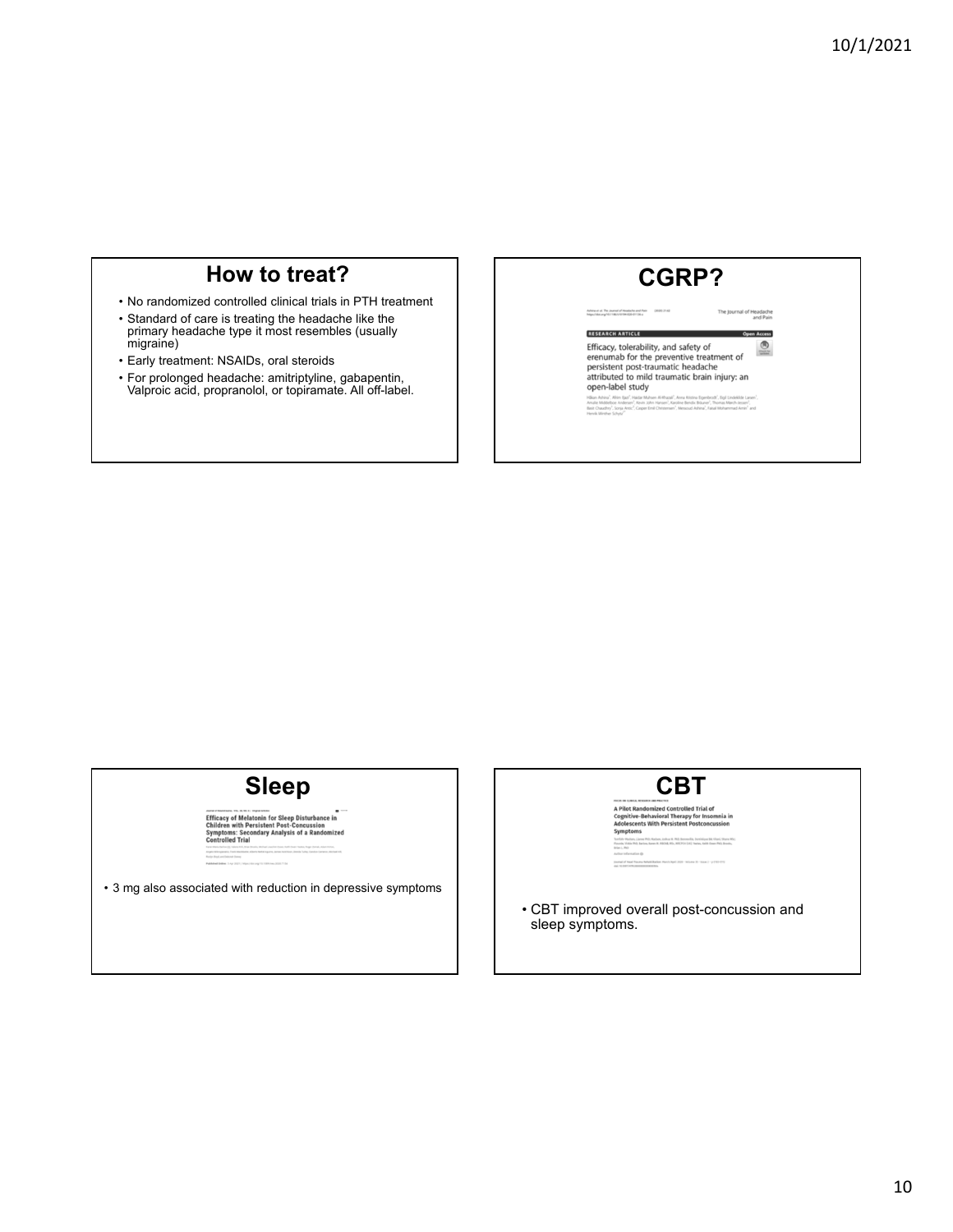## **Rehabilitation**

- I use a multidisciplinary approach with our therapists at Ohio State for patients with prolonged symptoms
- Speech/cognitive therapy for cognitive symptoms
- Physical therapy for graded aerobic exercise program, cervical and vestibular therapy
- Ocular rehabilitation for athletes with difficulty with convergence, saccades, vestibule-ocular system
- Psychological therapy for persistent mood symptoms (CBT!)
- Pharmacologic therapy (usually for headaches or mood)
- Avoid "appointment fatigue!"

#### **The Commonly Asked Question**

- How to tell the difference between post-traumatic headache and migraine?
- In a patient with a previous history of migraine or a young patient with a family history of migraine but no personal migraines, how can you tell? • Signs the post-traumatic headache may have reverted back to migraine:
- All other concussion symptoms resolved ‒ The headaches do not worsen with exercise
	-
- ‒ The headaches are random and do not correlate with increased mental or physical activity - The frequency and character are now similar to what they were prior to the injury
- What if the patient is on migraine/posttraumatic headache prophylaxis?
	- ‒ Controversial
	- ‒ Exercise caution
	- ‒ There is always concern that medications mask symptoms. That said, an underlying migraine disorder could worsen off the medication even though the concussion recovery itself has completed.

## **Return to Play**

• Once symptoms have completely resolved at rest, and the athlete is back to work/school, return to play progression may begin under the supervision of a health professional (preferably one with training in concussion)

| Stage | Alm                          | <b>Activity</b>                                                                                                                                                                                                                                                                                                                                                                                                                                                                                                                                                                                                                              | Goal of each step                                                    |
|-------|------------------------------|----------------------------------------------------------------------------------------------------------------------------------------------------------------------------------------------------------------------------------------------------------------------------------------------------------------------------------------------------------------------------------------------------------------------------------------------------------------------------------------------------------------------------------------------------------------------------------------------------------------------------------------------|----------------------------------------------------------------------|
|       | Symptom-limited activity     | Daily activities that do not provoke symptoms                                                                                                                                                                                                                                                                                                                                                                                                                                                                                                                                                                                                | Gradual reintroduction of work/school activities                     |
|       | Light aerobic exercise       | Walking or stationary cycling at slow to medium pace. No resistance training                                                                                                                                                                                                                                                                                                                                                                                                                                                                                                                                                                 | Increase heart rate                                                  |
|       | Sport-specific exercise      | Running or skating drills. No head impact activities                                                                                                                                                                                                                                                                                                                                                                                                                                                                                                                                                                                         | Add movement                                                         |
|       | Non-contact training drills  | Harder training drills, eg, passing drills. May start progressive resistance training                                                                                                                                                                                                                                                                                                                                                                                                                                                                                                                                                        | Exercise, coordination and increased thinking                        |
|       | <b>Full contact practice</b> | Following medical clearance, participate in normal training activities                                                                                                                                                                                                                                                                                                                                                                                                                                                                                                                                                                       | Restore confidence and assess functional skills by<br>coaching staff |
|       | Return to sport              | Normal game play                                                                                                                                                                                                                                                                                                                                                                                                                                                                                                                                                                                                                             |                                                                      |
|       |                              | NOTE: An initial period of 24-48 hours of both relative physical rest and cognitive rest is recommended before beginning the RTS progression.<br>There should be at least 24 hours (or longer) for each step of the progression. If any symptoms worsen during exercise, the athlete should go back to the previous step.<br>Resistance training should be added only in the later stages (stage 3 or 4 at the earliest). If symptoms are persistent (eq. more than 10-14 days in adults or more than 1 month<br>in children), the athlete should be referred to a healthcare professional who is an expert in the management of concussion. |                                                                      |

## **Post-Concussion Syndrome**

- Many athletes recover within 10-14 days (adults) and 30 days (children)
- Some take longer, sometimes up to three months or more. These patients (>3 months) generally get grouped into "postconcussion syndrome."
- A multidisciplinary team and neuropsychological testing are sometimes needed for these patients.
- Very uncommon for patients to have persistent symptoms still remaining from a concussion after one year, especially with normal brain imaging. This is controversial.